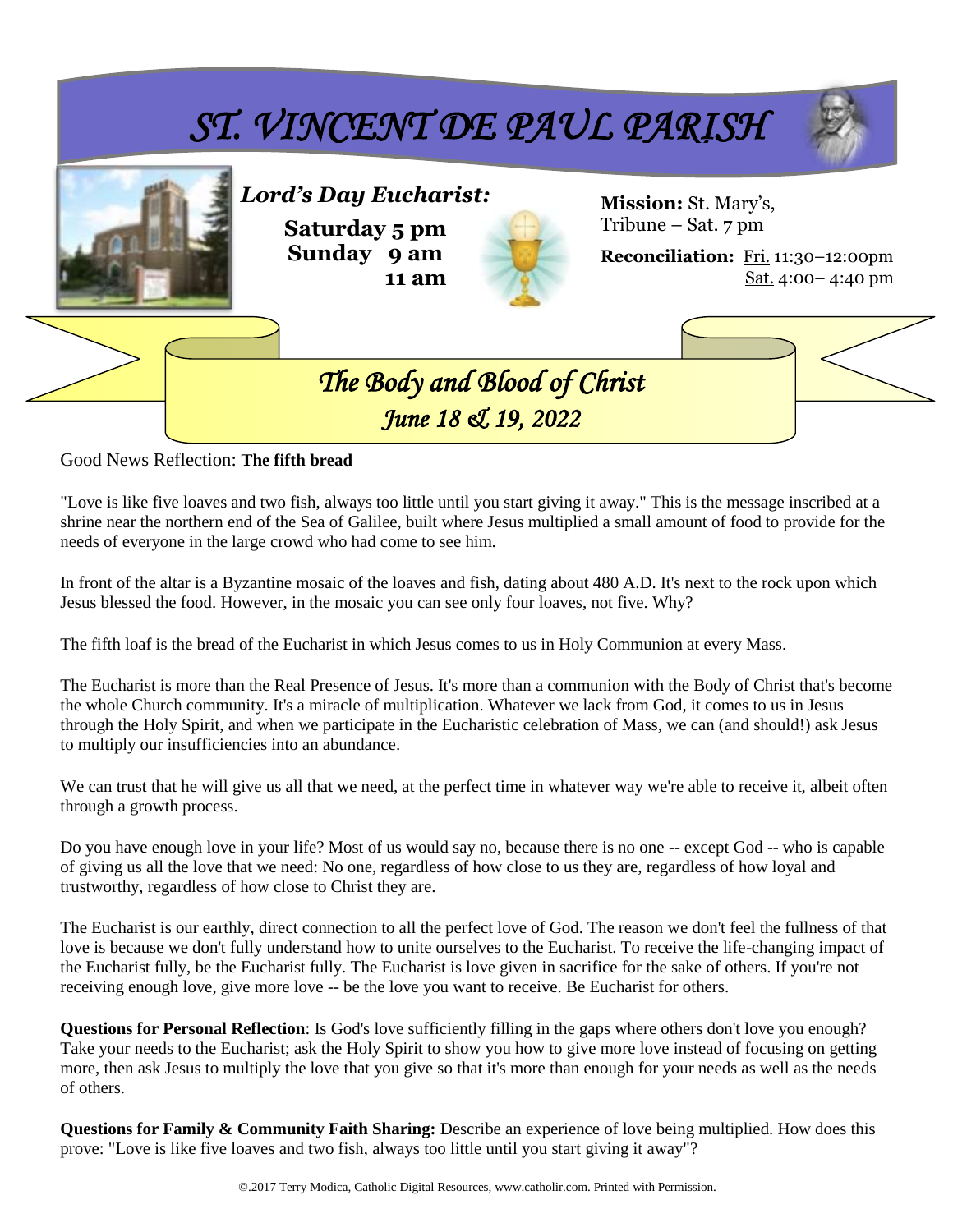| <b>Upcoming Eucharist Celebrations</b><br>************************** |         |              |                                            |  |  |
|----------------------------------------------------------------------|---------|--------------|--------------------------------------------|--|--|
| Sat.                                                                 | June 18 | 5 PM         | Elaine Boudier $+$                         |  |  |
|                                                                      |         | 7 PM St Mary | Cancelled                                  |  |  |
| Sun.                                                                 | June 19 | 9 AM         | Jesse Sidloski Int.<br>Eugene Kerowatski + |  |  |
|                                                                      |         | 11 AM        |                                            |  |  |
| Mon.                                                                 | June 20 | No Mass      |                                            |  |  |
| <b>Tues</b>                                                          | June 21 | 9 AM         | Gerald Kaip $+$                            |  |  |
| Wed.                                                                 | June 22 | 9 AM         | Philip & Marla Fradette +                  |  |  |
| Thur                                                                 | June 23 | 9 AM         | Margaret Briltz $+$                        |  |  |
| Fri.                                                                 | June 24 | 12:10        | Jeanette Brokenshire +                     |  |  |
| Sat.                                                                 | June25  | 5 PM         | Darold Kot +                               |  |  |
|                                                                      |         |              | Joe & Florence Ball $+$                    |  |  |
| Sun.                                                                 | June 26 | 9 AM         | Norman Mryglod $+$                         |  |  |
|                                                                      |         | 11 AM        | Kristopher Sotropa +                       |  |  |

This is the **last call for nominations** for election to St. Vincent de Paul Parish Pastoral Council. The Annual General Meeting will be held on June 26, 2022. There are two positions to be filled. Please consider putting in your name or nominating someone who is a good choice for one of these positions.

**Helpers are needed to care for the Church flower beds!** See the sign –up sheets in the foyer if like to put your name on a list of weekly maintenance. Even if you can only cover one week during the summer it would help.





**Father Francis! We are happy to have you back** with us and we hope you had a wonderful visit with your family and are glad you are back home safe with your church family!

**The Archdiocese report of the priests' moves for August 1, 2022** has been published. It is with sadness we hear our Father Francis will be moving on to Esterhazy. Our new priest will be Father Valentine Amobi. A complete list is on the Archdiocese website and a few copies are on the table at the back of the church.



**CWL Potluck Supper and General Meeting**, will be on Monday, June 20, Mass at 5:30pm, supper and meeting to follow, in lower McKenna Hall.

# *13th Sunday in Ordinary Time*



**June 25 & 26** 1 Kings 19:16b, 19-21 Ps 16:1-2, 5, 7-11 Galatians 5:1, 13-18 Luke 9:51-62

**Father God**, we thank you for all the blessings in our lives; for the very world in which we live and for the health and strength you have bestowed upon us. Have mercy on us, God, as we ask now for healing.

The suffering Christ endured provided healing and power over illness. Lord, direct that healing toward our loved ones who suffer and who believe you can and will restore them to full health.

We call them by name: **Jean Watling, Michael VanBetuw, Lawrence Fellner, Darwin Thiel, Jesse Sidloski** and all those facing an illness or any of life's struggles. Our condolences **to Demmy & Nhar Pinon** in the loss of their daughter **Rowena.** The thoughts and prayers of your church family are with you.



**Sacred Images Giveaway;** June is the month dedicated to the Sacred Heart of Jesus. To promote and commemorate devotion to the Sacred Heart, at all three Masses on June 18/19 there will be free small

magnets with an image of the Sacred Heart of Jesus, as well as the Divine Mercy image, available for parishioners. One per household please, while supplies last. Also, there will be larger magnets available for purchase, \$5 each (cost recovery). Please fill out the order sheet next to the magnets and we'll be in touch when the orders are ready. A project of the Spiritual and Faith Formation Committee.

**The Parish Fair booth will be needing volunteers** with cleaning, set up, homemade pies (no cream), servers and clean up. Please see the sheets at the back of the church. The dates are July 3-11. Come out and help, we have a lot of fun working together!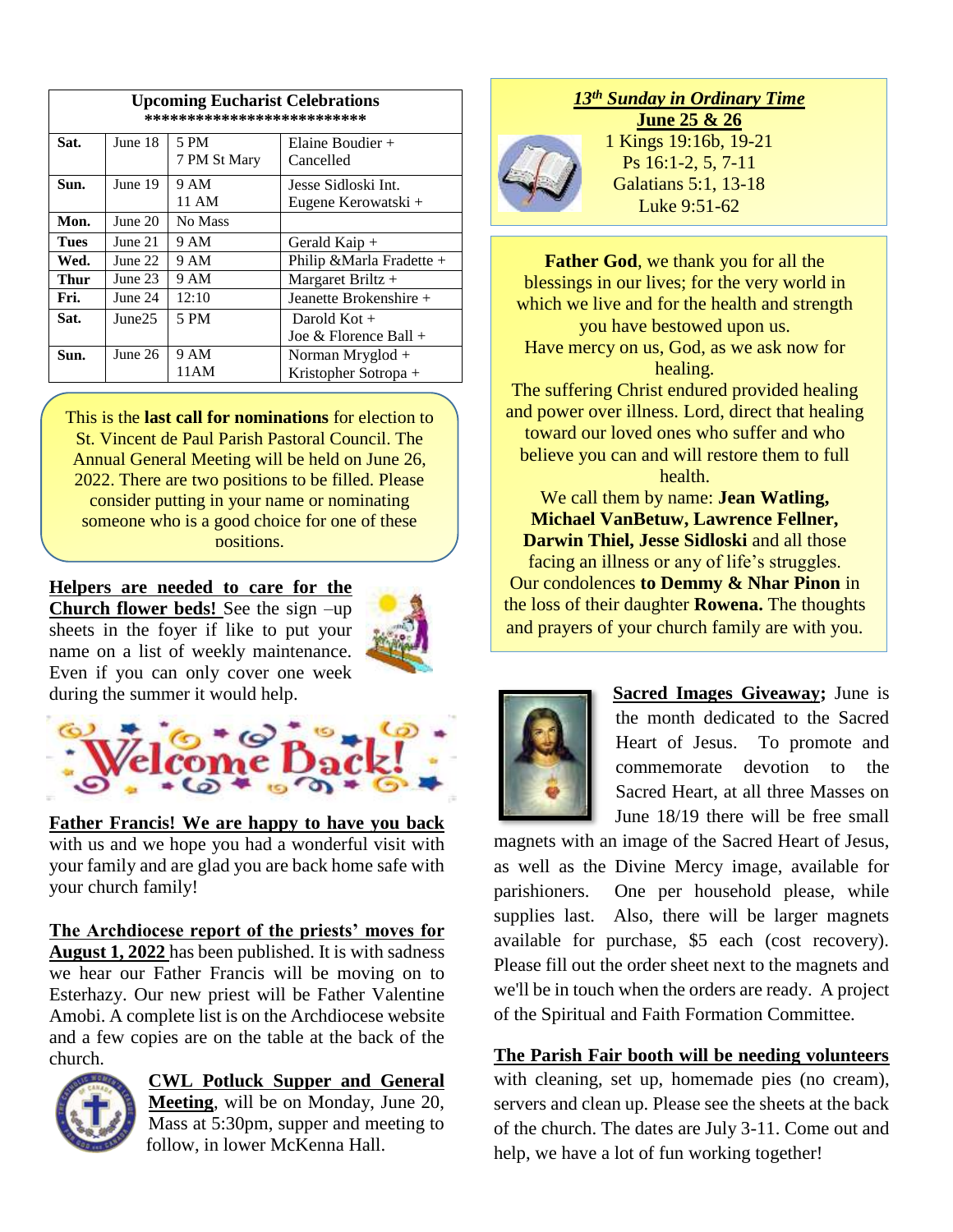#### **Welcome Visitors & New Parish Members!**

Our Parish family warmly welcomes new members. Please fill out a new parishioner form at your earliest convenience. The forms are located on the table in the foyer! As well, if any parishioners have changed information regarding their address, phone number, etc., please let the parish office know!

### **Summer Bible Study: 1st Corinthian**

Join us this summer for a 10 part Bible Study of St. Paul's First Letter to the Corinthians. First Corinthians is one of the most important letters of the New Testament and we hear from it regularly during the cycle of readings at Mass. The letter covers topics such as the Eucharist, purgatory, immoralities and divisions plaguing the Church, as well as practical advice for living amongst a pagan culture hostile to the Gospel. Sessions will be every Wednesday, from June 29-Aug 31, at 7:00pm in the Church basement. Workbooks and pre-registration are required, cost is \$10 per participant in order to assist with the cost of supplies. Please see the registration sheet near the front doors of the Church. Hope to see you there! A project of the Spiritual and Faith Formation Committee. There is a sign-up sheet in the church foyer.

# We would like to celebrate your Special Anniversaries and Birthdays with you! Let us know if you are having a special birthday and we will announce it the bulletin. If you are having a special anniversary this year, 25, 40, 50, 55, 60 and up, we

will announce them in the bulletin and have a celebration in September.

# **Stewardship Bulletin Bit: Feast of Corpus Christi**

*"They all ate and were satisfied. And when the leftover fragments were picked up, they filled twelve wicker baskets." (Luke 9:17 )* The story of the Loaves and Fishes shows us that when you share what you have, even if it doesn't seem like that much, miracles can happen! Do not think that your gift is too small or insignificant! Each of us has a role in God's plan; you just need to place your trust in the Lord. Nothing is impossible with God. You may be the answer to someone else's prayer.



**Angelo is urgently needing helpers for many of the upcoming events at McKenna Hall:** PLEASE look at the sign-up sheets in the Church foyer to see where help is needed.



**Kof C Sask Charity Appeal:** Tickets are now on sale from any Knight, in support of Sask Pro Life, Teen Aid Sask, and local projects Tickets are \$1.00 each, in books of 10. Half or full

books can be completed for you by Knights if you pay by cash in a sealed envelope addressed to "Knights of Columbus Weyburn" dropped off at StVdP office or in the offertory collection basket, or by eTransfer to [kofcc1731@gmail.com.](mailto:kofcc1731@gmail.com)

**K of C Meetings Schedule:** - **June 27**: Voting on the Budget and Executive and Fellowship



# **Youth Altar Servers Training**.

We are excited to be hosting an Altar Server Workshop on Friday, June 24 at 4:00pm in the Church. The first part of the

Workshop will be training for serving and then we will enjoy some cookies. All new and existing servers are encouraged to attend. Who can be an Altar Server? If you have received the sacraments of Confirmation and First Holy Eucharist, you can join our team! This includes the children who were recently Confirmed.

**A New Readers Schedule will be out on June 25** weekend. Please let Wendy know if you have changed your contact information, 306-861-3473.